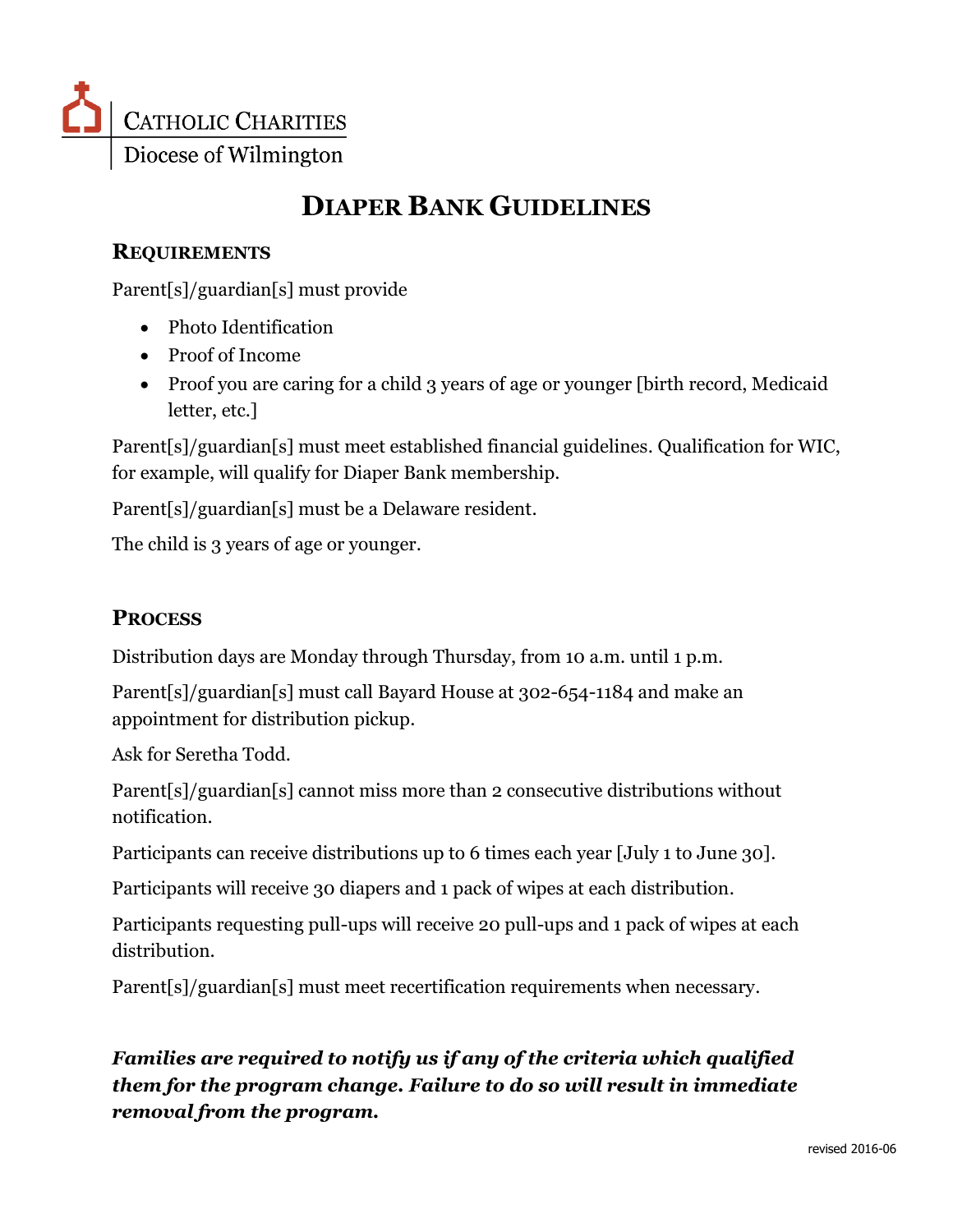# CATHOLIC CHARITIES, INC.

CATHOLIC CHARITIES Diocese of Wilmington

# Diaper Bank Application

## DATE: LOCATION: Bayard House **MUST ATTACH PROOF OF INCOME TO THIS FORM Zero Income Declaration must be completed for any person(s) living within the household age 18 and over that has NO INCOME.**

|             | Name:                                                                        |                                         |  |  |
|-------------|------------------------------------------------------------------------------|-----------------------------------------|--|--|
|             |                                                                              |                                         |  |  |
|             | Phone: Marital Status? Single Single Parent Married Divorced Widow           |                                         |  |  |
|             |                                                                              |                                         |  |  |
|             | <b>LEAVE BLANK-Total Household Amount &amp; Source of Income-LEAVE BLANK</b> |                                         |  |  |
|             |                                                                              |                                         |  |  |
|             |                                                                              |                                         |  |  |
| <b>SNAP</b> |                                                                              |                                         |  |  |
|             |                                                                              | <b>RACIAL/ETHNIC PARTICIPATION DATA</b> |  |  |
|             |                                                                              |                                         |  |  |
|             |                                                                              |                                         |  |  |
|             |                                                                              |                                         |  |  |
|             | 3. Are you an active member of the Military or a Veteran? Figures 18 The Mo  |                                         |  |  |

#### **Names of those living in household. Include self, immediate family, relatives, friends, and nonmarried partners**:

| <b>Name</b> | Relationship | Date of<br><b>Birth</b> | Age | Gender | <b>Social Security #</b> |
|-------------|--------------|-------------------------|-----|--------|--------------------------|
|             | <b>Self</b>  |                         |     |        |                          |
|             |              |                         |     |        |                          |
|             |              |                         |     |        |                          |
|             |              |                         |     |        |                          |
|             |              |                         |     |        |                          |
|             |              |                         |     |        |                          |
|             |              |                         |     |        |                          |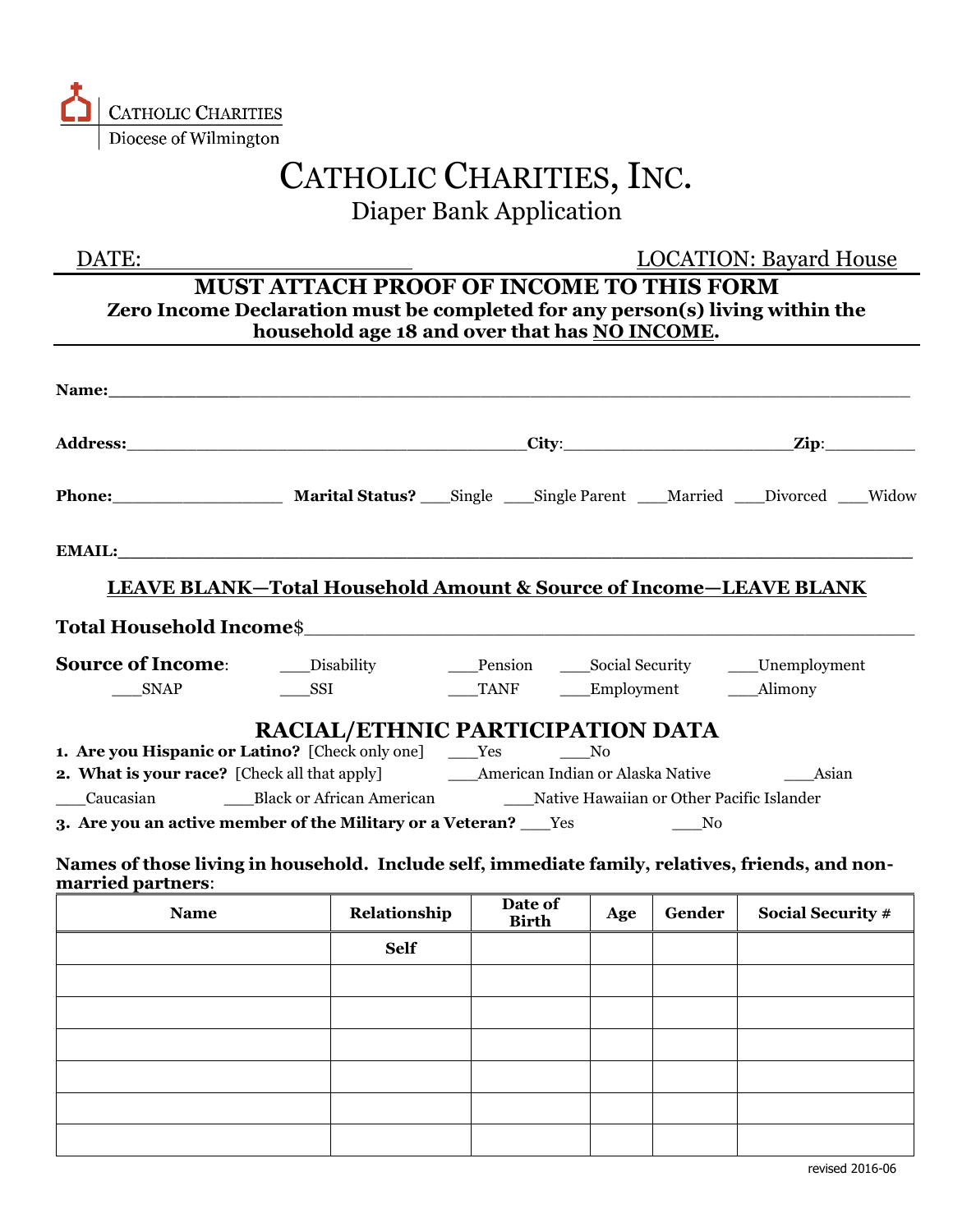#### **ZERO INCOME DECLARATION**

| <b>NAME</b> | AGE | <b>RELATIONSHIP   TIME PERIOD</b> | <b>REASON</b> |
|-------------|-----|-----------------------------------|---------------|
| -1.         |     |                                   |               |
| 2.          |     |                                   |               |
| ્વ          |     |                                   |               |

#### I certify that I and/or the following individuals residing in my household (18 and older) are not employed and have not received any income from any source for the stated time period:

#### **INCOME DECLARATION – NO DOCUMENTATION AVAILABLE**

I certify that I have **NOT** been formally employed since \_\_\_\_\_\_\_\_\_\_\_\_\_\_\_\_\_\_\_\_\_\_ (Month/Date/Year)

However, I have received cash income in the past \_\_\_\_\_\_\_\_\_\_\_\_\_ (# of weeks) from the following work for which I have no documentation:

| <b>TYPE OF WORK</b> | # OF WEEKS<br><b>WORKED</b> | <b>EMPLOYER</b> | <b>AMOUNTS</b><br><b>EARNED</b> (Gross) |
|---------------------|-----------------------------|-----------------|-----------------------------------------|
|                     |                             |                 | $\cdot$ F                               |
|                     |                             |                 | чE                                      |

#### **CERTIFICATION STATEMENT**

This certification form is being completed in connection with the receipt of CATHOLIC CHARITIES DIAPER BANK assistance. Program officials may verify information on this form. I am aware that deliberate misrepresentation may subject me to prosecution under applicable State and Federal statutes. I am also aware that I may not receive DIAPER BANK benefits more than six times per year. I have been advised of my rights and obligations under the program. I certify that the information I have provided for my eligibility determination is correct to the best of my knowledge.

I authorize the release of information provided on this application form to other organizations administering assistance program for use in determining eligibility for participation in other public assistance programs and for program outreach purposes. **PLEASE INDICATE DECISION BY PLACING A CHECKMARK IN THE APPROPRIATE BOX: YES NO**

I release the DIAPER BANK of CATHOLIC CHARITITES, INC., its administrating agency, its officers, employees, and volunteers from any liability resulting from the DIAPER BANK distribution and agree to hold them harmless against all liabilities, damages, losses, claims, causes of action and suits of law or inequity or obligation whatsoever arising out of or attributed to any actions during the implementation of the DIAPER BANK.

#### **PLEASE INDICATE DECISION BY PLACING A CHECKMARK IN THE APPROPRIATE BOX:**  $\Box$  **YES** $\Box$  **NO**

X

### **Diaper Bank Member's Signature and Date 6 Month Verification and Date Catholic Charities Staff & Date**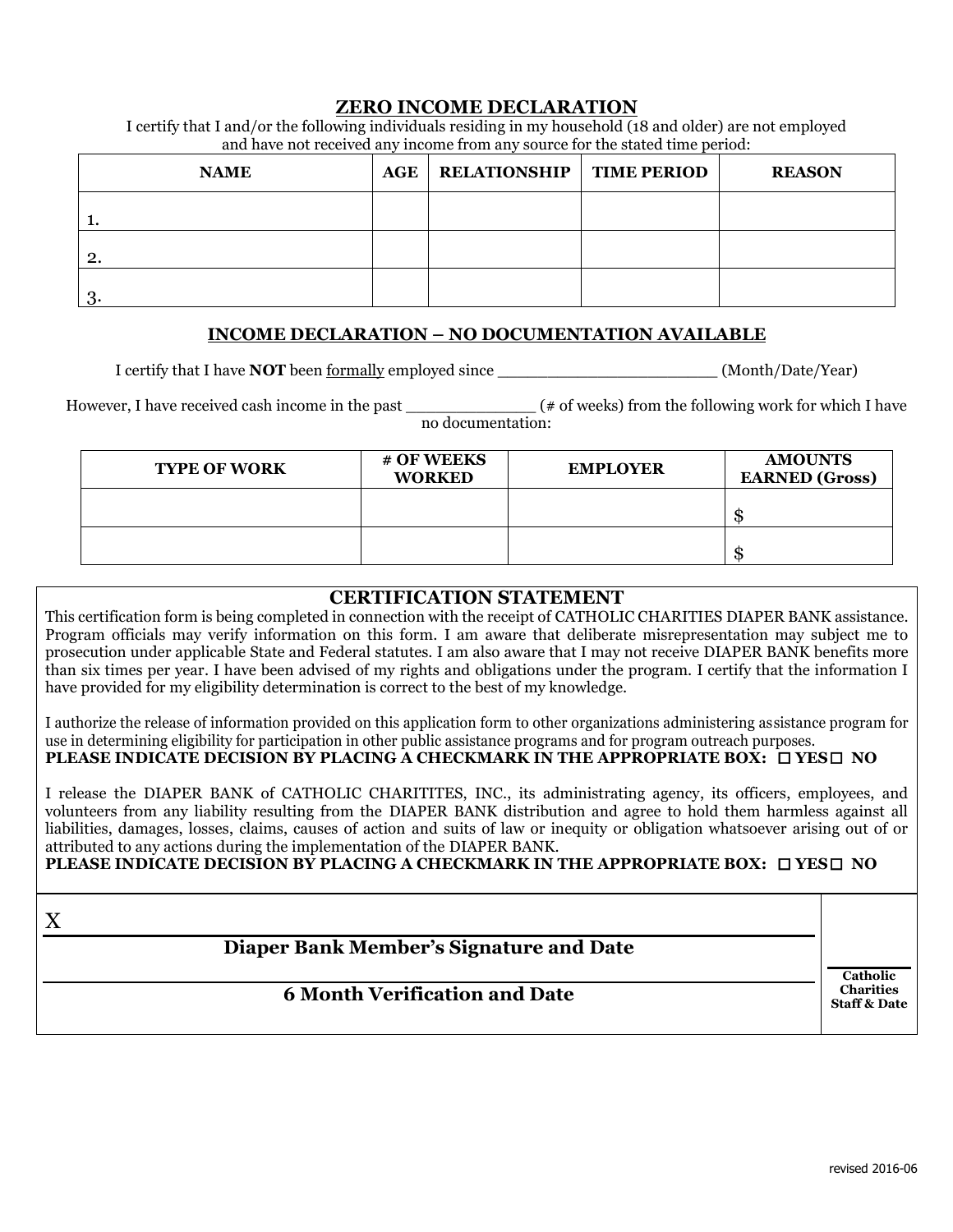

# DIAPER BANK REGISTRY

| Name:               | ddress: |        |  |
|---------------------|---------|--------|--|
| Referral<br>Source: |         | Phone: |  |

| <b>DATE</b> | # ITEMS RECEIVED - DIAPERS/SIZE | <b>CHILD NAME/AGE</b> | <b>SIGNATURE</b> |
|-------------|---------------------------------|-----------------------|------------------|
|             |                                 |                       |                  |
|             |                                 |                       |                  |
|             |                                 |                       |                  |
|             |                                 |                       |                  |
|             |                                 |                       |                  |
|             |                                 |                       |                  |
|             |                                 |                       |                  |
|             |                                 |                       |                  |
|             |                                 |                       |                  |
|             |                                 |                       |                  |
|             |                                 |                       |                  |
|             |                                 |                       |                  |